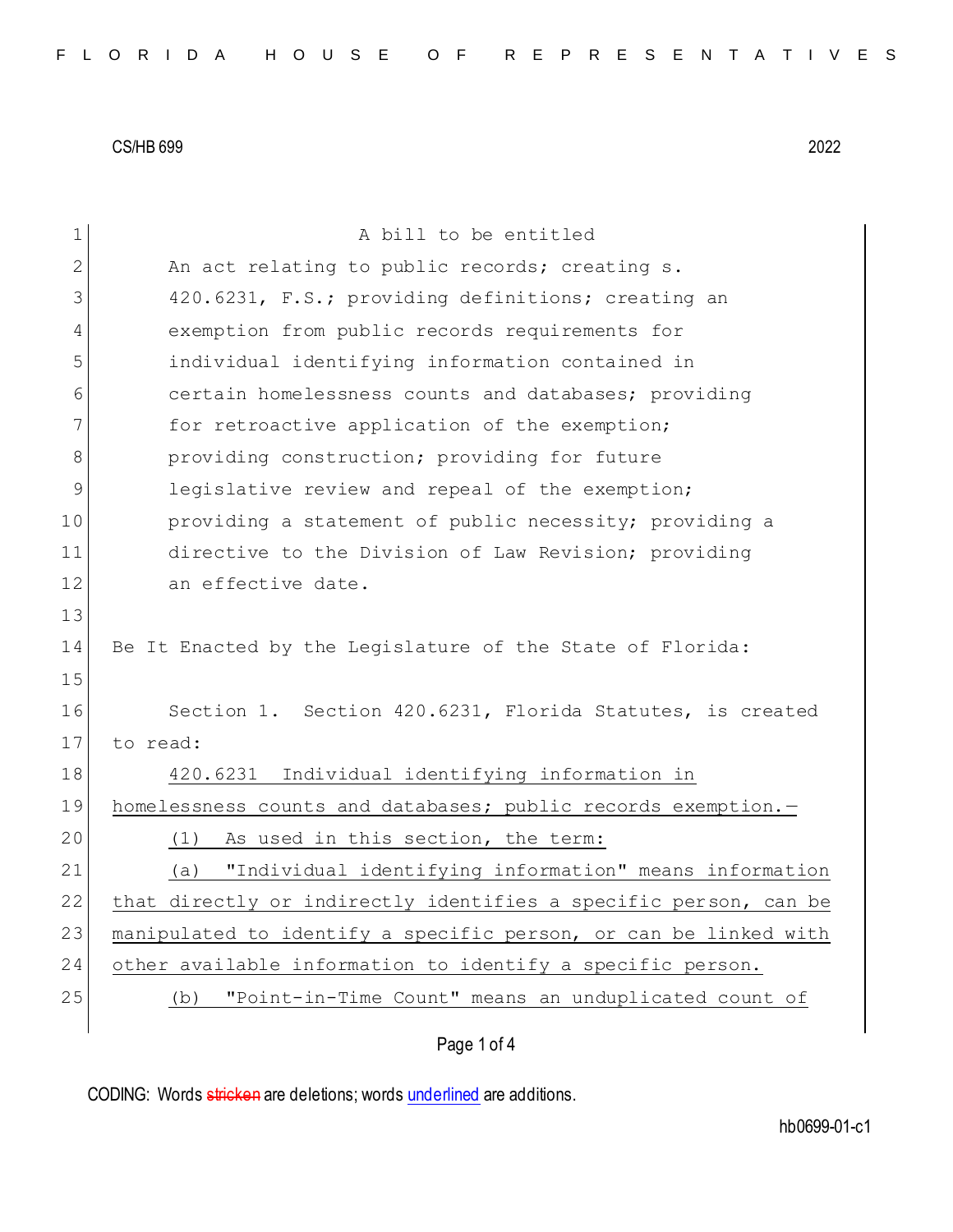| 26 | both the sheltered and unsheltered people in a community who are |
|----|------------------------------------------------------------------|
| 27 | experiencing homelessness. For purposes of this section, the     |
| 28 | term includes all survey information received from such persons. |
| 29 | Individual identifying information of a person<br>(2)            |
| 30 | contained in a Point-in-Time Count or a homeless management      |
| 31 | information system that is collected pursuant to 42 U.S.C. 119,  |
| 32 | subchapter IV and 24 C.F.R. part 91, is confidential and exempt  |
| 33 | from s. $119.07(1)$ and s. $24(a)$ , Art. I of the State         |
| 34 | Constitution. This exemption applies to individual identifying   |
| 35 | information collected before, on, or after the effective date of |
| 36 | this act. This subsection is subject to the Open Government      |
| 37 | Sunset Review Act in accordance with s. 119.15 and shall stand   |
| 38 | repealed on October 2, 2027, unless reviewed and saved from      |
|    |                                                                  |
| 39 | repeal through reenactment by the Legislature.                   |
| 40 | This section does not preclude the release of<br>(3)             |
| 41 | aggregate information in a Point-in-Time Count or data in a      |
| 42 | homeless management information system that does not disclose    |
| 43 | the individual identifying information of a person.              |
| 44 | Section 2. (1) The Legislature finds that it is a public         |
| 45 | necessity that the individual identifying information of a       |
| 46 | person contained in a Point-in-Time Count or in a homeless       |
| 47 | management information system collected pursuant to 42 U.S.C.    |
| 48 | 119, subchapter IV and 24 C.F.R. part 91, be made confidential   |
| 49 | and exempt from public records requirements.                     |
| 50 | Public knowledge of such information could lead to<br>(2)        |

# Page 2 of 4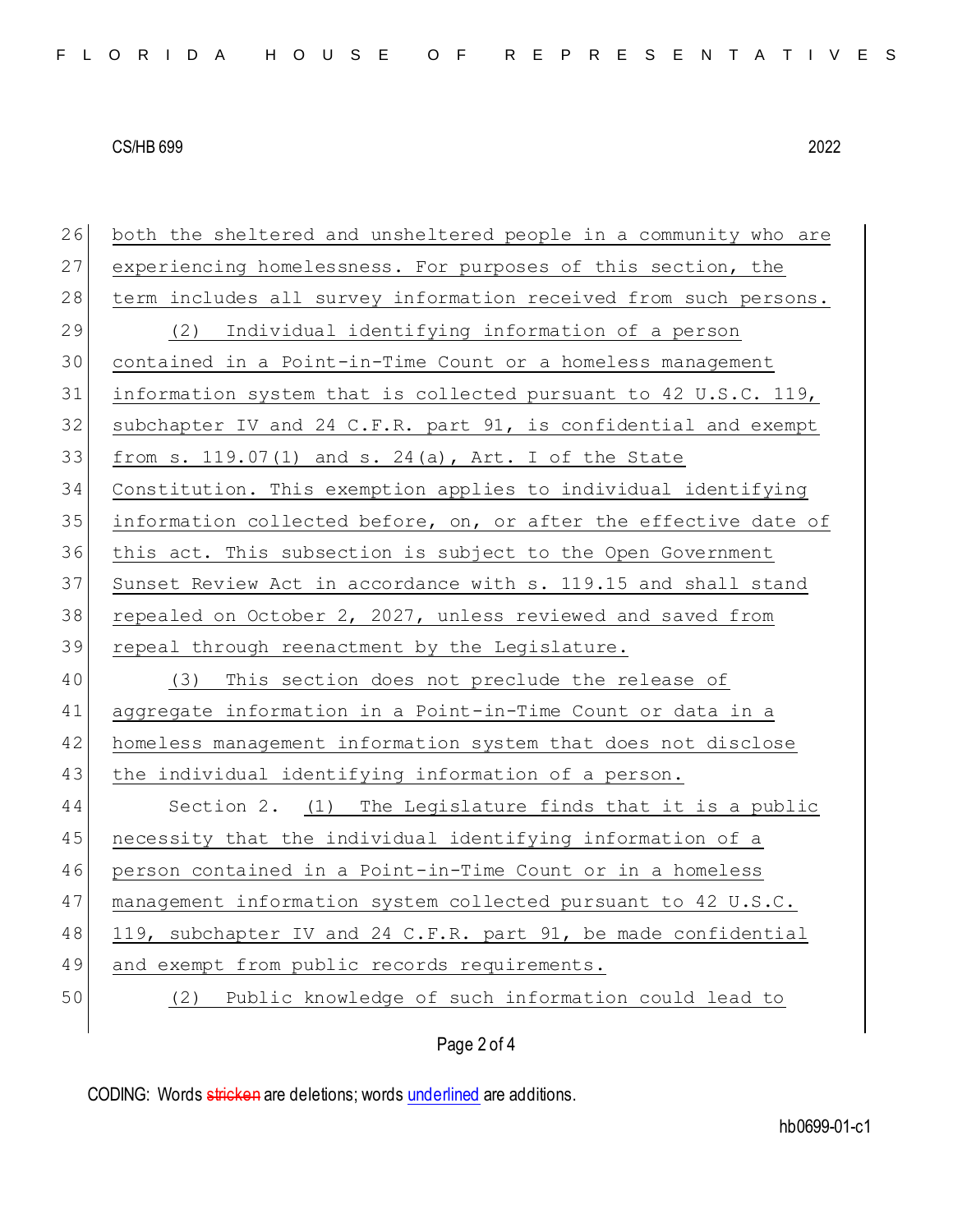| 51 | discrimination against or ridicule of an individual which could  |  |  |  |  |  |  |  |  |
|----|------------------------------------------------------------------|--|--|--|--|--|--|--|--|
| 52 | make such individual reluctant to seek assistance. Public        |  |  |  |  |  |  |  |  |
| 53 | knowledge of such information may also create a greater risk of  |  |  |  |  |  |  |  |  |
| 54 | injury to affected individuals who are survivors of domestic     |  |  |  |  |  |  |  |  |
| 55 | violence or suffer from mental illness or substance abuse.       |  |  |  |  |  |  |  |  |
| 56 | Additionally, public knowledge of such information may create a  |  |  |  |  |  |  |  |  |
| 57 | heightened risk for fraud and identity theft to affected         |  |  |  |  |  |  |  |  |
| 58 | individuals.                                                     |  |  |  |  |  |  |  |  |
| 59 | The harm from disclosing the individual identifying<br>(3)       |  |  |  |  |  |  |  |  |
| 60 | information of a person contained in a Point-in-Time Count or in |  |  |  |  |  |  |  |  |
| 61 | a homeless management information system outweighs any public    |  |  |  |  |  |  |  |  |
| 62 | benefit that can be derived from widespread and unfettered       |  |  |  |  |  |  |  |  |
| 63 | access to such information. The exemption is narrowly written so |  |  |  |  |  |  |  |  |
| 64 | that certain aggregate information may still be disclosed.       |  |  |  |  |  |  |  |  |
| 65 | Further, pursuant to 42 U.S.C. s. 11363, victim<br>(4)           |  |  |  |  |  |  |  |  |
| 66 | service providers must protect the personally identifying        |  |  |  |  |  |  |  |  |
| 67 | information about a client and may not disclose any personally   |  |  |  |  |  |  |  |  |
| 68 | identifying information about a client for purposes of a         |  |  |  |  |  |  |  |  |
| 69 | homeless management information system.                          |  |  |  |  |  |  |  |  |
| 70 | For the foregoing reasons, the Legislature finds that<br>(5)     |  |  |  |  |  |  |  |  |
| 71 | such information must be made confidential and exempt from       |  |  |  |  |  |  |  |  |
| 72 | public records requirements.                                     |  |  |  |  |  |  |  |  |
| 73 | Section 3. The Division of Law Revision is directed to           |  |  |  |  |  |  |  |  |
| 74 | replace the phrase "the effective date of this act" wherever it  |  |  |  |  |  |  |  |  |
| 75 | occurs in this act with the date this act becomes a law.         |  |  |  |  |  |  |  |  |
|    |                                                                  |  |  |  |  |  |  |  |  |

# Page 3 of 4